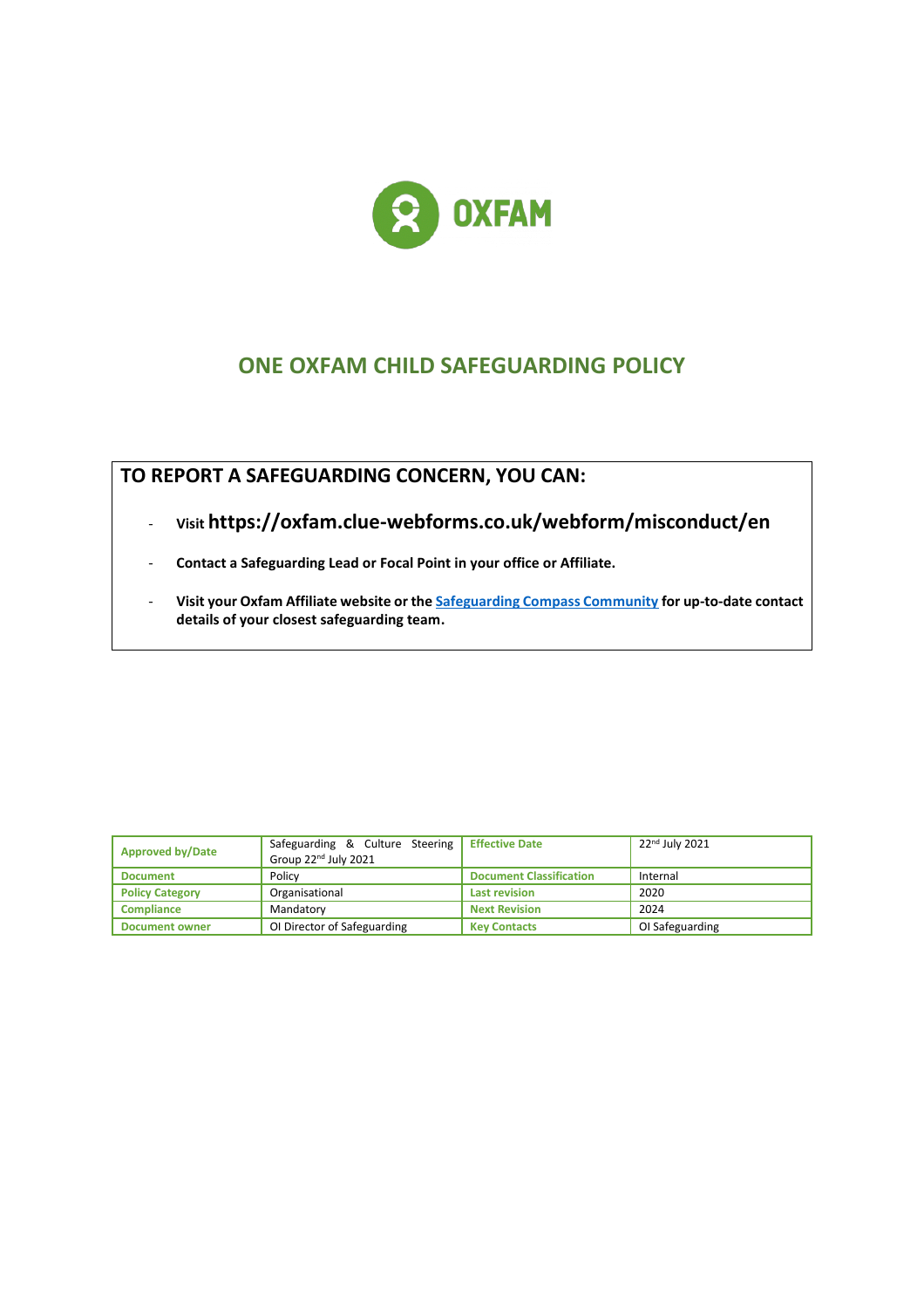

## **TABLE OF CONTENTS**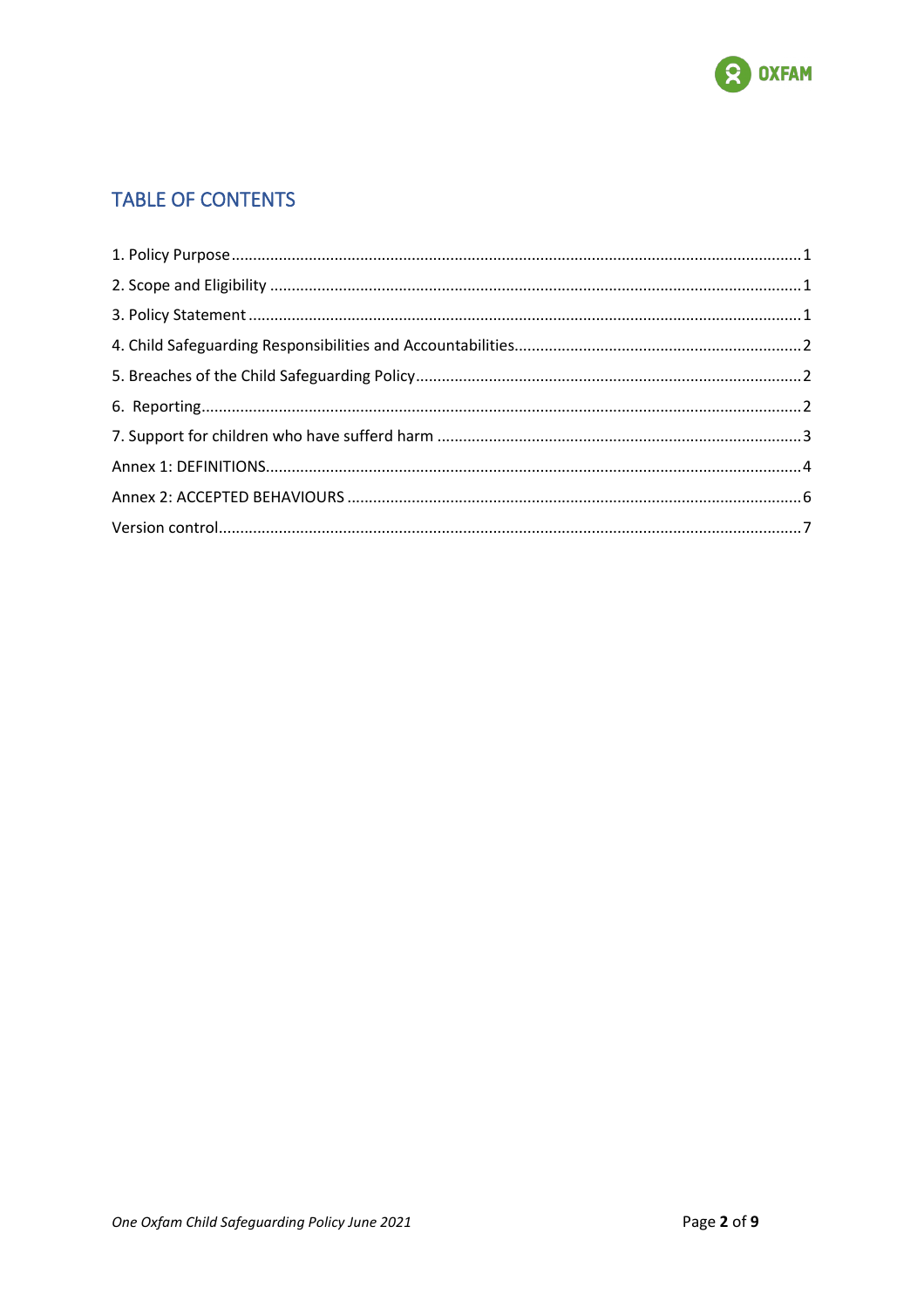

### <span id="page-2-0"></span>1. POLICY PURPOSE

As Oxfam aims to eliminate the injustice of poverty, it knows that poverty affects people of all ages. Even when Oxfam's activities do not specifically target children, we know that this does not dissolve the effect of our work on them, whether directly or indirectly. Oxfam must proactively include a child safeguarding lens to its work to avoid potential harms caused to children through our presence and work in a way that focuses on child rights, child participation, and the best interest of the child, all while taking an intersectional approach.

This policy demonstrates Oxfam's commitment to safeguard children from all harm and abuse, including sexual exploitation and abuse, physical abuse, verbal or emotional abuse, and neglect, as laid out in its Code of Conduct and safeguarding policies. The aim of this policy is to ensure an open and aware environment where concerns for the safety and wellbeing of a child can be raised and managed in a fair and just manner, prioritizing the best interests of the child.

#### <span id="page-2-1"></span>2. SCOPE AND ELIGIBILITY

This policy applies globally to all Oxfam Employees and those associated with the delivery of Oxfam's work both during and outside normal working hours; including Oxfam International, Affiliate HQ, Regional platforms, and Country programs. In countries where this policy contravenes local legislation, local legislation must be followed with guidance from the [Affiliate equivalent to Safeguarding Team and the Head of HR]. Oxfam policy will apply in the event that it is more stringent than local legislation.

#### <span id="page-2-2"></span>3. POLICY STATEMENT

Oxfam believes in the inherent rights, freedom, dignity and equality of all people, including children.<mark><sup>1</sup></mark> Any form of any abuse of power towards children, including sexual violence and others forms of child abuse or harm, is a violation of their rights and prohibited behaviour within Oxfam. We will take a zero-tolerance to inaction approach to any such incidents within the organization. The One Oxfam Child Safeguarding Policy confirms that our commitments within the Code of Conduct and safeguarding policies include the protection of children from harms and abuses that are caused by Oxfam's representatives and activities.  $2$ 

This policy additionally serves to clarify Oxfam's understanding of its commitment to safeguard children against behaviours, activities and actions (intended or unintended) that place them at risk of all forms of violence and harm.

- As stated in the PSEAH Policy and Core Safeguarding Standards:
	- $\circ$  Sexual activity with children (persons under the age of 18) is prohibited regardless of the age of the majority or age of consent locally. Mistaken belief in the age of the child is not a defence. We will take positive action to prevent child abusers becoming involved with Oxfam in any way.

 $1$  Oxfam defines children as any individual under the age of eighteen. The rights of the child recognized by Oxfam are defined in the United Nations Convention on the Rights of the Child (UNCRC).

<sup>2</sup> *Other related policies include One Oxfam Code of Conduct (2017), and One Oxfam Youth Safeguarding Policy, the One Oxfam Safeguarding Case Management SOP and One Oxfam Digital Safeguarding Policy. Oxfam's Safeguarding Policies can be found here: https://www.oxfam.org/en/what-we-do/about/safeguarding* or on [Compass](https://compass.oxfam.org/communities/safeguarding-community/wiki/one-oxfam-safeguarding-documents) as multi-language versions.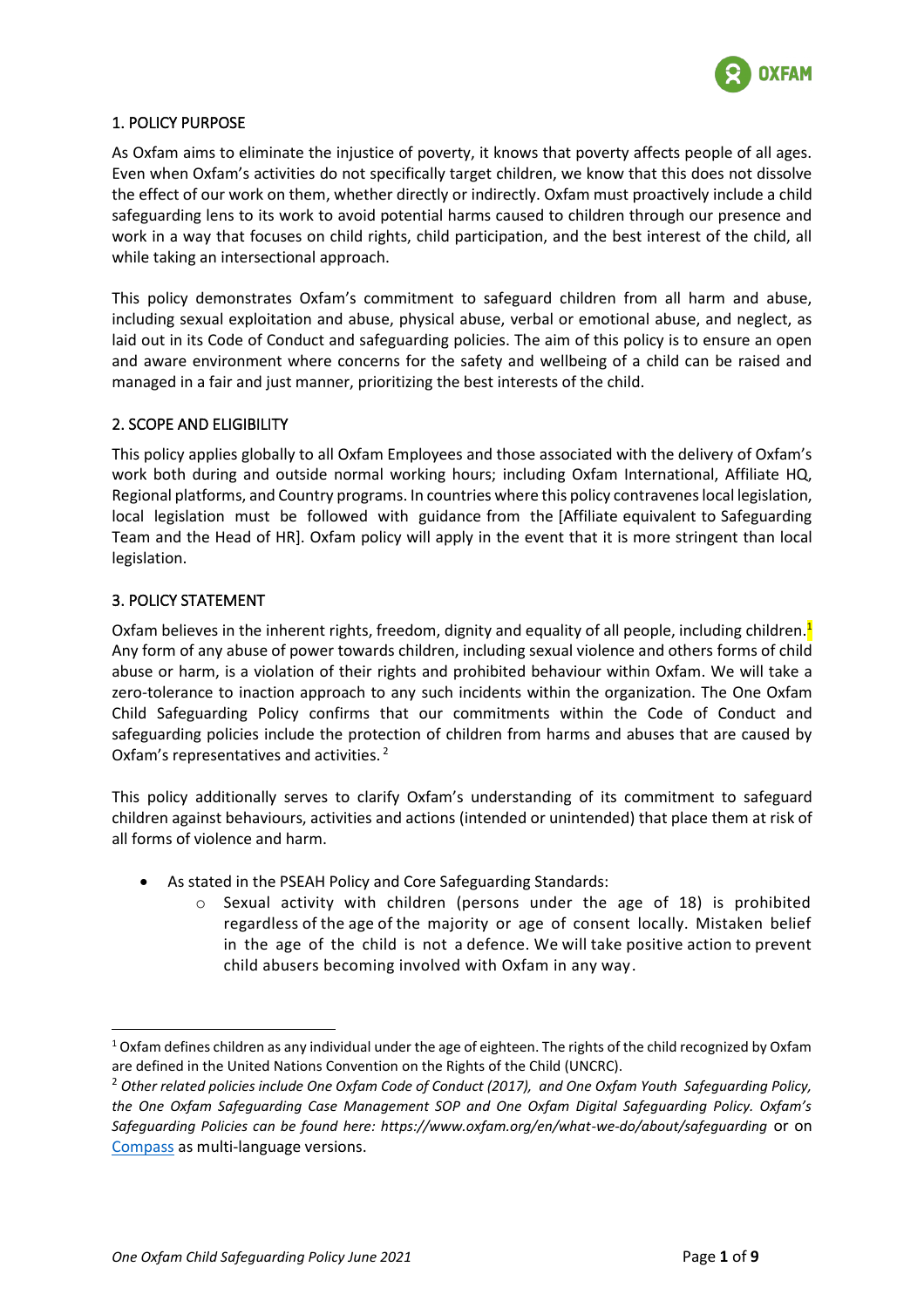

- $\circ$  It is the responsibility of all those working on behalf of Oxfam to raise any concerns they have or concerns which are reported to them according to this policy.
- o All safeguarding standards and requirements, including safe recruitment and trainings, reflect this Child Safeguarding Policy and Oxfam's commitment to safeguarding children.
- When appropriate and applicable, Oxfam will consult with children to ensure our programs are delivered in a child safe environment, child safeguarding measures are put in place, and complaint and feedback mechanisms are child-friendly.
- As appropriate, ensure all those associated with the delivery of our work follow the Child Safeguarding Policy and adhere to the behaviour standards outlined in Annex 2 "Contact with Children" when working with or in contact with children.
- Ensure that case management procedures for reported safeguarding incidents are childfriendly.
- If a child is involved in a safeguarding incident, special precautions will be made to ensure the case is managed in the best interest of the child.
- Any violations of this policy will be treated as a serious issue and will result in disciplinary action being taken, including termination and any other available legal remedy.
- Oxfam will continue to learn from children, research, investigations, and others to incorporate best practices for child safeguarding in real time.

## <span id="page-3-0"></span>4. CHILD SAFEGUARDING RESPONSIBILITIES AND ACCOUNTABILITIES

Creating a safe working environment at Oxfam is *everyone's responsibility* and failure to act on concerns or disclosures relating to child abuse and exploitation is not an option. Specific responsibilities for ensuring the localization, implementation, and monitoring of this policy are consistent with the safeguarding responsibilities found in Section 4 of th[e One Oxfam PSEAH Policy.](https://compass.oxfam.org/communities/safeguarding-community/wiki/one-oxfam-safeguarding-documents)

## <span id="page-3-1"></span>5. BREACHES OF THE CHILD SAFEGUARDING POLICY

Breaches of the Child Safeguarding Policy will not be tolerated and may result in disciplinary procedures, including termination. Further information about the process of investigations and outcomes can be found in the *SG Case Management SOP.*

Oxfam will take action against anyone, whether they are the subject of a complaint or not, who seek or carry out retaliatory action (such as but not limited to harassment, intimidation, unfair disciplinary action or victimisation) against complainants, survivors or other witnesses. Employees who are found to do this will be subject to disciplinary action, up to and including termination of employment. Others who work with Oxfam may have their relationship with Oxfam terminated.

If an Oxfam employee is found to have made an allegation that they knew to be false they will be subject to disciplinary action, up to and including termination of employment. Others who work on behalf of Oxfam will be subject to action that may result in the termination of their relationship with Oxfam.

## <span id="page-3-2"></span>6. REPORTING

Policy and procedural requirements for reporting allegations of child safeguarding incidents are the same as reporting SEA within Oxfam. To learn more about these process, please read the One Oxfam [PSEAH Policy](https://compass.oxfam.org/communities/safeguarding-community/wiki/one-oxfam-safeguarding-documents) and [Oxfam's Reporting Misconduct S](https://compass.oxfam.org/communities/safeguarding-community/wiki/one-oxfam-safeguarding-documents)tandard Operating Procedures.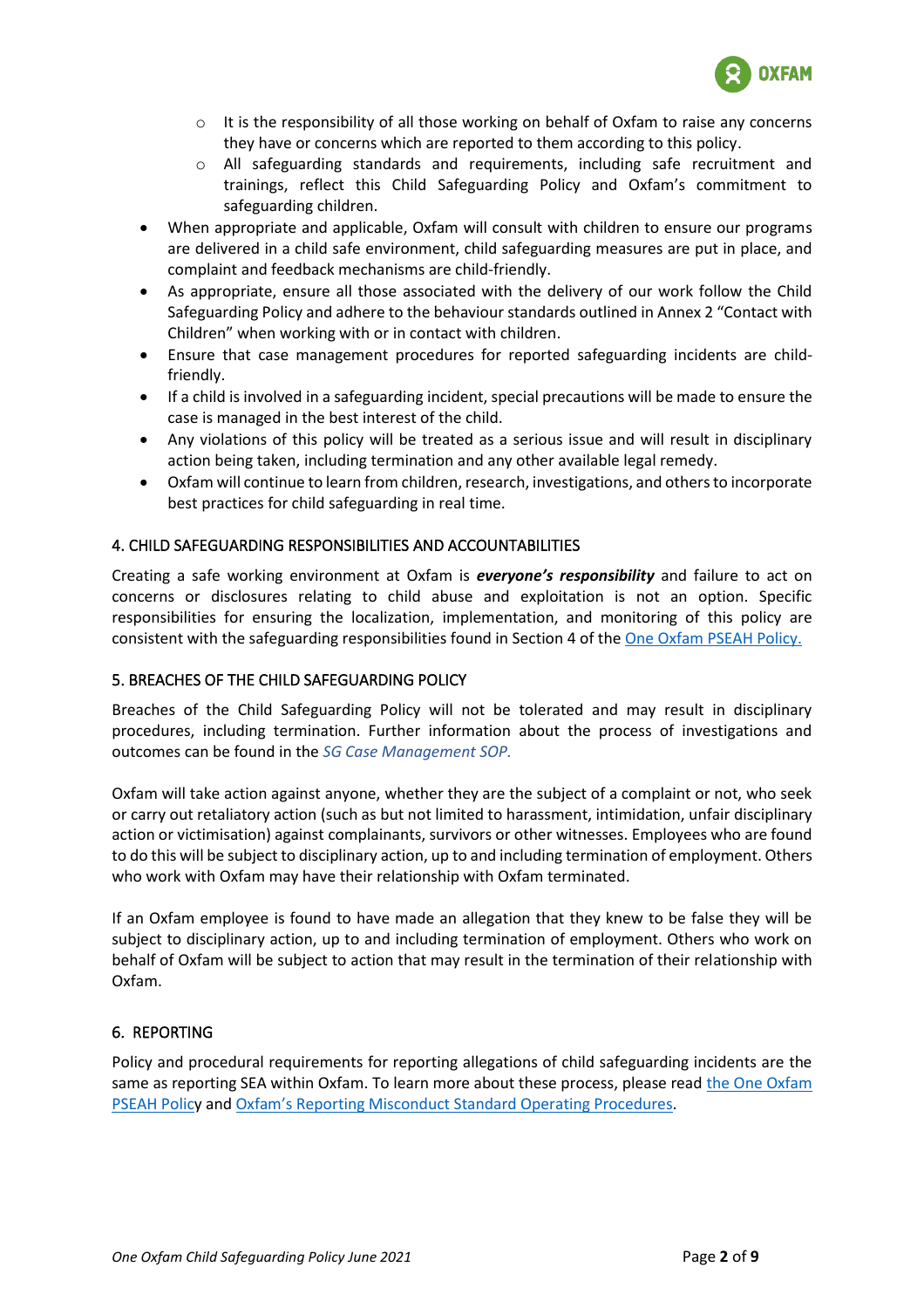

### <span id="page-4-0"></span>7. SUPPORT FOR CHILDREN WHO HAVE SUFFERD HARM

Safeguarding Teams will offer support to children who have suffered harm abuse or exploitation, regardless of whether a formal internal response is carried out (such as an internal investigation). Children can choose if and when they would like to take up the support options available to them. Oxfam will strive to provide support that is sensitive to the child's needs and seek it out wherever available elsewhere.

When available, appropriate, and in the best interest of the child, Oxfam's safeguarding teams will work closely with local child protection authorities, parents and guardians in offering support to children who have suffered harm at the hands of Oxfam staff and affiliated personnel.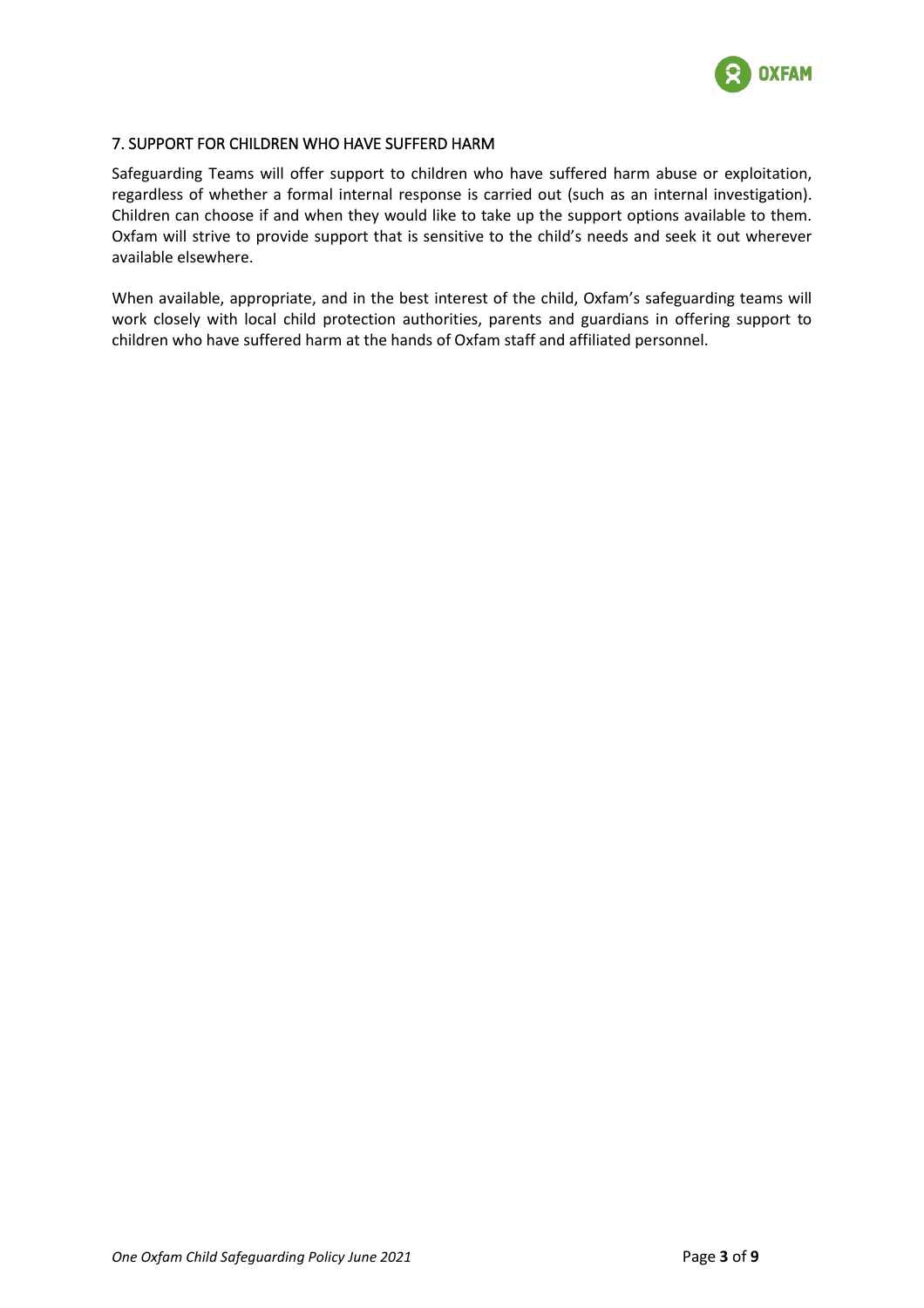

#### <span id="page-5-0"></span>ANNEX 1: DEFINITIONS

For the purposes of this Policy and Oxfam's approach to Child Safeguarding, these definitions apply:

- **-Best interests of the child** In all actions concerning children and when dealing with a concern for the safety or wellbeing of a child, the best interests of the child shall be our primary consideration. Oxfam believes children have the right to be active participants in all matters affecting their lives; that they can make choices and decisions; that they have the right to share the power adults hold and that they have a voice to influence people and events. Decisions made about children and young people will be made as far as possible with their participation and in their best interest giving full consideration to how such decisions will affect them. There may be times when adults have to make decisions for children in order to protect them from harm, but their best interest will be at the heart of those decisions at that time. In the event this policy is breached causing harm, Oxfam is committed to listening and acting according to the wishes of the child. Confidentiality may be breached through sharing information if following a risk analysis there is a requirement to do so in order to protect a child from any, or further, harm.
- **Child:** Any person under the age of eighteen (18) years as defined by the Convention on the Rights of the Child.
- **Child Rights:** Children have the "right to life, survival and development" where development encompasses physical, emotional, cognitive, social and cultural development.
- **Child Safeguarding:** The policies, procedures and practices employed to safeguard children who come into contact with Oxfam and all those associated with the delivery of our work from all forms of harm, abuse or exploitation and the responsibility of all personnel to embed these at the activity level to ensure Oxfam is a child safe organisation.
- **Child Protection:** The prevention of and response to significant harm, abuse, neglect, exploitation and violence against children. Child Protection programming is an activity or initiative designed to protect children from all forms of violence. This includes the integration of child protection into all thematic areas of programming to enhance the protective environments for children in the community
- **Child Abuse:**Child abuse involves the abuse of children's rights and includes all forms of violence against children: physical, emotional and sexual abuse, neglect, family violence, sexual exploitation, abduction and trafficking, including for sexual purposes, involvement of a child in online child sexual exploitation and child labour as defined below.
- **Physical Abuse:** When a person purposefully injures, or threatens to injure, a child. Physically abusive behaviour includes shoving, hitting, slapping, shaking, throwing, punching, kicking, biting, burning, strangling and poisoning. It also includes cultural practices which can alter physicality in ways that cause distress, harm and/or cause lasting health ramifications such as Female Genital Mutilation.
- **Neglect:** The persistent failure, where there are means, or the deliberate denial to provide the child with clean water, food, shelter, sanitation or supervision or care to the extent that the child's health and development is placed at risk.
- **Emotional Abuse:** A persistent attack on a child's self-esteem. Examples include, but are not limited to – name-calling, threatening, ridiculing, shaming, intimidating or isolating the child
- **Sexual Relationship:** Includes but is not limited to a staff member or related personnel having a physically intimate relationship, or an online sexually related relationship via social media, text or telephone with a child.
- **Child Sexual Abuse:** When a child is used by another child, adolescent or adult for his or her own sexual stimulation or gratification. Sexual abuse involves contact and non-contact activities which encompasses all forms of sexual activity involving children, including exposing a child to online child sexual exploitation material, or taking sexually exploitative images of children.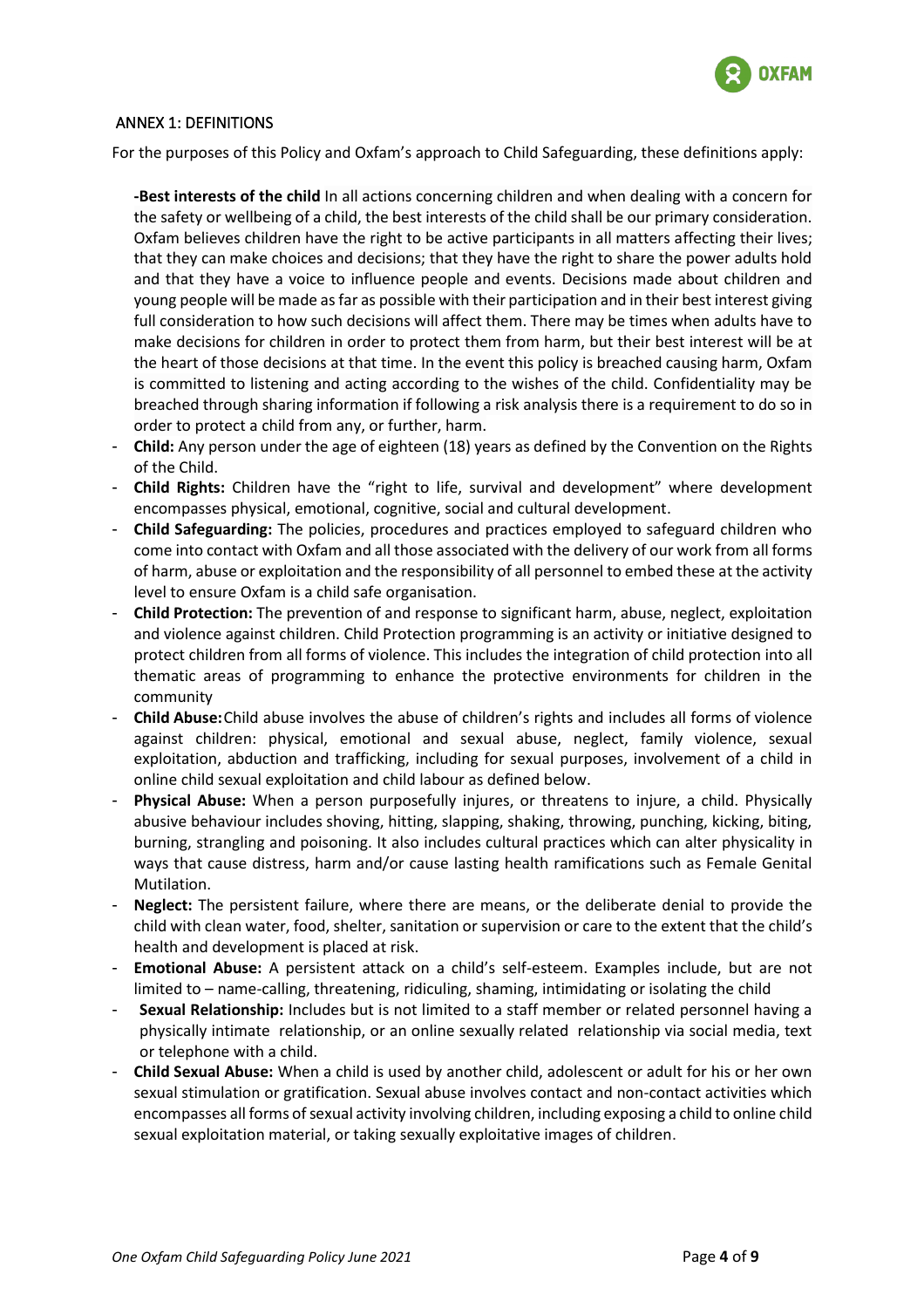

- **Family violence:** Includes verbal, physical, sexual or emotional violence within the household or family, which the child witnesses, usually on a regular basis.
- **Commercial Sexual Exploitation of Children:** Comprises sexual abuse by the adult and remuneration in cash or kind to the child or a third person or persons. The child is targeted as a sexual object and as a commercial object. The Commercial Sexual Exploitation of Children constitutes a form of coercion and violence against children and amounts to forced labour and a contemporary form of slavery.
- **Online Child Sexual Exploitation:** Includes all acts of a sexually exploitative nature carried out against a child that have, at some stage, connection to the online environment. It includes any use of Information and Communication Technologies (ICT) that results in sexual exploitation or causes a child to be sexually exploited or results in or causes images or other material documenting such sexual exploitation to be produced, bought, sold, possessed, distributed or transmitted
- **Child Marriage:** A formal marriage or informal union before age 18, is a reality for both boys and girls, although girls are disproportionately the most affected. Child marriage is widespread and can lead to a lifetime of disadvantage and deprivation.
- **Grooming:** Generally, refers to behaviour that makes it easier for an offender to procure a child for sexual activity. For example, an offender may build a relationship of trust with the child, and then seek to sexualise that relationship (for example favouring a child, isolating a child, giving excessive attention or gifts, using sexualised language or physical contact, or exposing the child to sexual concepts through online sexual exploitation material).
- **Online-Facilitated Child Sexual Abuse:** The act of sending an electronic message to a recipient who the sender believes to be under 18 years of age, with the intention of procuring the recipient to engage in or submit to sexual activity with another person, including but not necessarily the sender; or of sending an electronic message with indecent content to a recipient who the sender believes to be under 18 years of age.
- **Child Labour:** Often defined as work that deprives children of their childhood, their potential and their dignity, and that is harmful to physical and mental development. It refers to work that is mentally, physically, socially or morally dangerous and harmful to children and interferes with their schooling an recreation. In its most extreme forms, child labour involves children being enslaved, separated from their families and exposed to serious hazards and illnesses. (See OAU Child Labour Guidelines).
- **Child Trafficking:** Relates to any role in the recruitment, transportation or receipt of children for the purpose of exploitation, by means of threat, force or other forms of coercion. This includes abuse of power.
- **Military use of Children:** Where children are engaged in or exposed to military activity, including as soldiers or human shield.
- **Contact with Children:** Working on an activity or in a position that involves or may involve direct (including online contact with children) or indirect contact (such as use of children's images) with children. This can be either under the position description or as a result of performing the position such as coming into contact with children when working in communities.
- **Working with Children:** Working with children means being engaged in an activity with a child where the contact would reasonably be expected as a normal part of the activity and the contact is not incidental to the activity. Working includes volunteering or other unpaid works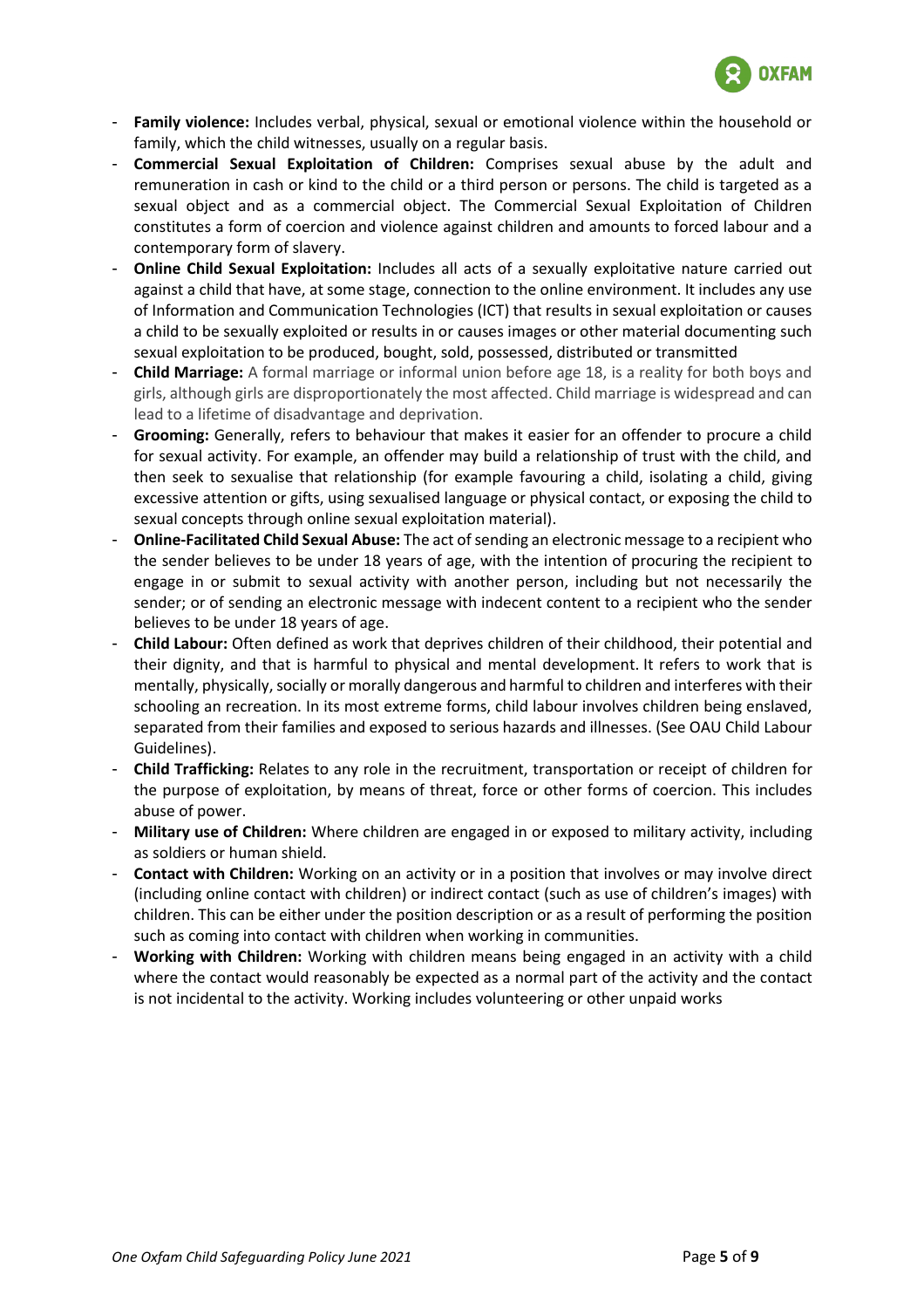

#### <span id="page-7-0"></span>ANNEX 2: ACCEPTED BEHAVIOURS

Those associated with the delivery of Oxfam's work must:

- Conduct themselves in a manner consistent with Oxfam's values and the Child Safeguarding Policy
- Treat all children with respect regardless of their race, colour, gender (including gender diverse children), language, religion, opinions, nationality, ethnicity, social origin, property, disability, sexual orientation or other status
- Declaration of conflict of interest if a child is a program participant of Oxfam, much like we do with adult relationships.
- Immediately disclose all charges, convictions and other outcomes of an offence that I was/am subject to and relates to child exploitation and abuse, including those under traditional law, which occurred before or occurs during association with Oxfam
- Utilise Oxfam training and awareness sessions to increase their understanding of what constitutes various elements of child abuse
- Never use language or behaviour towards children that is inappropriate, harassing, abusive, sexually provocative, intended to humiliate or culturally inappropriate
- Never engage children in any form of sexual intercourse or sexual activity including paying for sexual services or engaging in other transactional forms of sexual services with any person under 18 years old (or under the local age of consent where higher than 18)
- Never engage in any sort of child abuse whether sexual, physical, emotional, neglect, grooming, harassment or exploitation via digital or other means
- Never engage in family violence which can include (but is not limited to) female genital mutilation, child marriage, trafficking and child labour
- Wherever possible, ensure that another adult is present when working near children
- Not sleep close to unsupervised children unless absolutely necessary however where necessary, immediately report this to your manager and if possible make sure another adult is present (noting that this does not apply to my own children or in cases when I am acting as a guardian)
- In the capacity of my engagement with Oxfam, not visit a child's home alone or invite unaccompanied children into my own home or accommodation, unless they are at immediate risk of injury or in physical danger
- Comply with all relevant legislation, including labour laws in relation to child labour
- Not use physical or humiliating punishment on children
- Not consume alcohol or illicit drugs when working with or in contact with children
- Not discriminate against or act in favour of particular children to the exclusion of others
- Not seek to make contact or spend time with any child connected with Oxfam programs or activities outside of the designated program or activity time
- Not abuse their position to withhold professional assistance, or give preferential treatment, gifts or payment of any kind to a child, or another person in relation to a child in order to solicit any form of advantage or sexual favour from a child.
- Not engage in physical contact with a child that is: unprofessional, abusive, unnecessary or excessive, that makes a child feel uncomfortable or unsafe, or in a culturally insensitive way (necessary physical contact would include attending to an injured child or removing a child from a dangerous situation).
- Not engage in child labour including hiring of children for domestic or other labour: which is inappropriate given their age or developmental stage, which interferes with their time available for education and recreational activities, or which places them at significant risk of injury
- Not do things for children involved in Oxfam programs, activities or events of a personal nature that they can do for themselves such as toileting, bathing or changing their clothes
- Not use any computers, mobile phones, video cameras, cameras or social media to exploit or harass children, or access child sexual exploitation material through any medium